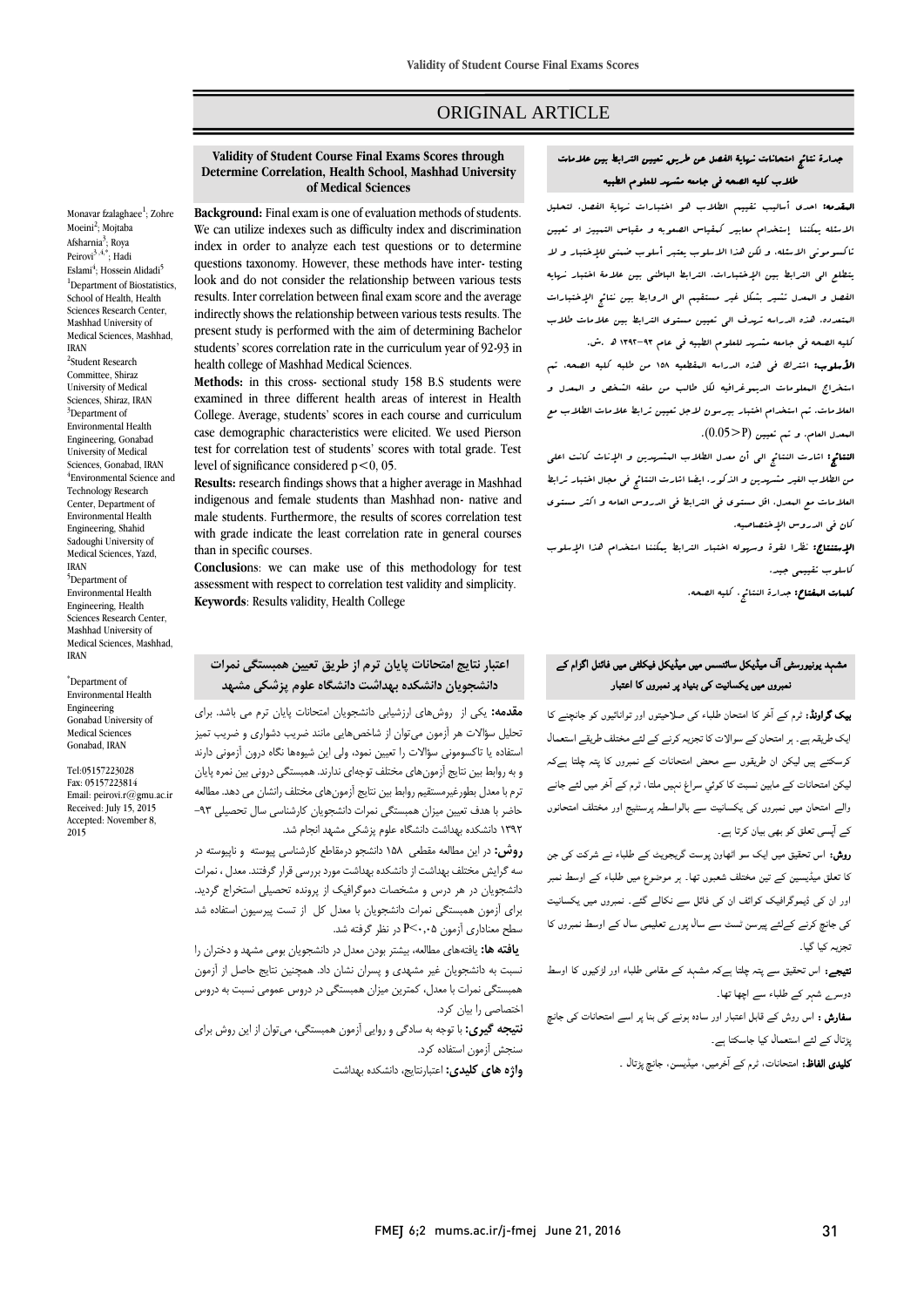## **INTRODUCTION**

Examining the history of academic services can make clear the relationship between university and national development. Because if the history of academic services development correlates with social, political and economic development and progress in terms of time and their vicissitudes and swings coincide, this can to some extent indicate their correlation (1). In recent decades higher education system experienced vast social, economic, cultural changes due to facing the development of technology and fulfilling the needs of society encountered fundamental issues (2). Failure to achieve the predetermined educational goals is one of the most important problems of each educational system (3). One of the key roles of higher education system is training efficient human force to work in different necessary parts of society. Producing knowledge, fulfilling the needs of society, training experts, and finding solutions to solve social problems are some of the main and final goals of universities(2). Teaching must be done through s suitable methods. Providing satisfaction and learning motivation in students and teachers' teaching style requires a scientific context (4).

There are different factors involved in the education qualitative improvement. One of the most important ones is curriculum change or revision, improvement and change of the teaching style, the change in education supporting process as well as assessment methods and curriculum development assessment(4). Assessment or evaluation means determining subject value or judging the value, importance and quality of a phenomenon. This phenomenon can be a student, teacher, educational system or curriculum in educational issue (5). In each curriculum, assessment is an important column that can conduct training from static status to dynamic one. Furthermore, it is one of the outstanding features in educational activities process and creates the possibility to recognize strengths and weaknesses. We can take suitable steps toward evolution making and educational reformation by reinforcing positive features and obviating insufficiencies (6). Assessment method can improve learning approach and increase students' learning (7). Lack of fundamental assessment of educational programs even in general section is more tangible and probably this part of program is one of the most undeveloped features of formal and informal education process in general organization. Program and curriculum evaluation has attracted considerable attention in organizations and institutes of higher education human source managers and experts (2). According to the experts, reforming evaluating methods, as the most important column of education, will result in the improvement of education more effectively. One of the essential components of educational planning is assessment (8). Classroom assessment structures can affect processes with the aim of improvement and curriculum performance. Hence, a great deal of attention must be attracted to the assessment method and its consequences in designing educational methods (9). At the end of each course, test persuasive learning will not be tested; rather the knowledge will be tested since learning is an internal action. We can

make use of students' evaluation results to judge their performance and judge about the effectiveness of quality, methods and materials. An effective evaluation not only has considerable role in students' distinction, but also helps the teacher in evaluating his activities and an appropriate solution to solve the curriculum problems can be proposed. It should also be noted that average scores of different courses is not independent of its course teacher (10). Assessment follows different aims such as students' ranking, understanding their educational problems, evaluating applied teaching methods and the degree of success in the related courses. It should be considered that assessment has been an inseparable part of education and each student performance must be along with evaluated educational goals and assessment methods must be in harmony with educational purposes. Therefore, evaluation is a continuous phenomenon and must accompany students' feedbacks (8). Generally, teachers utilize stage assessment, but consider final exam assessment as the most important factor (11). Examining students' exam marks during the course and comparing them in different educational units can indicate students' scores validity indirectly. Little difference in students' scores and high internal correlations can be indicative of exams' internal correlation and indirectly reflects the validity rate of exam scores. We can make use of indexes such as difficulty index and discrimination index or determine the questions taxonomy to analyze the questions of each test. However, these methods have inter -testing look and do not consider the relationship of tests results (12).

There are different factors affecting the correlation rate and the average. We can refer to gender, age, marital status, teaching style, course teacher, course number of units, methodology, etc. as some important factors. So far, many researchers addressed the effects of these factors on the results of assessment. Campos et al, did a research in this field study with the title of family doctor assessment correlation which gain success in university theoretical courses (13). Moreover, another research was performed in Zahedan Medical Sciences University by the title "examining the effective factors on curriculum development" that shows the most important factors for academic achievement were studying methods, time of study, and interest in field of study as well as concentration and attention at the time of study. According to the results of this study, holding educational workshops regarding curriculum planning, learning and studying methods can be effective in students' academic achievement (14).

With respect to the above-mentioned subjects, it appears that analyzing exam questions and students exam scores in various courses can be applied for assessing the performance of teachers and different educational groups. If the smart students' marks in most courses have little correlation with a course or vice versa such case will be noticed in a weak student, this question arises that why this mark has no correlation with other courses. Such distinctions can be understood only through examining scores internal correlation (15). Due to inevitable importance of final exam evaluation, and by considering that no investigation and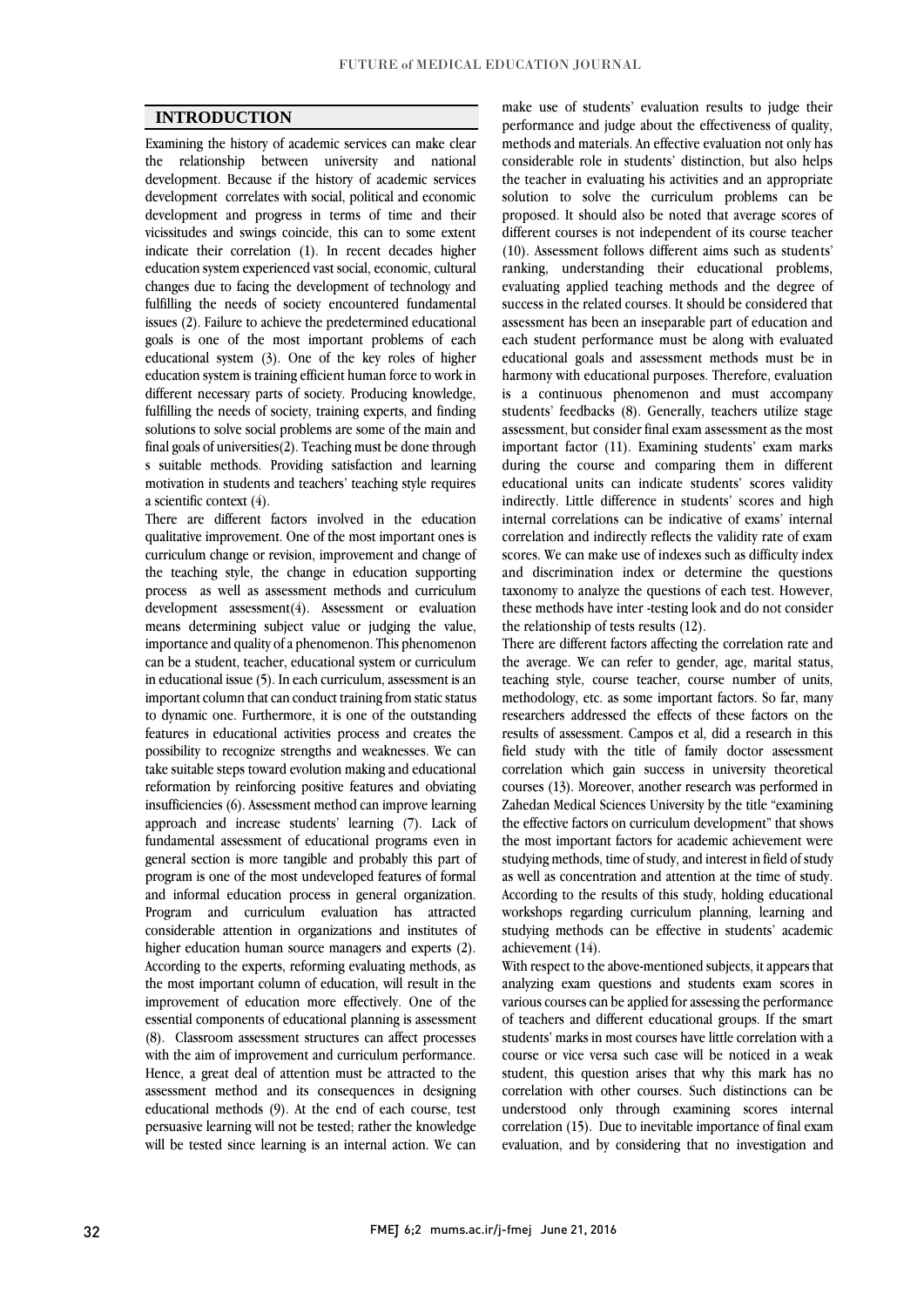comparison has so far been done among the assessment results of fields of general, environmental and occupational health, this research is performed with the aim of determining the correlation rate of B.A students' scores in the curriculum year of 92-93 in Health College of Mashhad Medical Science University.

## **METHODS**

In this cross- sectional research, research units were B.S students of Health College of Mashhad Medical Science University. First, research subject was examined in university education development center. Then the project was approved and necessary licenses were obtained, and then we referred to college department of education in order to collect data. With respect to research goals which was comparison of B.S students' scores correlation and by choosing the curriculum year of 1392-93, the second mentioned semester data was chosen as common semester for investigation since the entrance to university semester of these two groups were different and on the other hand B.S (associate degree) had only apprenticeship as course unit in the last semester. All final exam marks along with the same semester average and demographic characteristic of students though without mentioning the students' names were elicited. All final exam marks in each course was defined as a constant. To this point, if a student takes the same course more than once and had different marks, we calculate the average of them and entered it in statistical analysis. Finally, by omitting guest and exchange students, related information about 158 students 'scores were statistically analyzes by SPSS software.

# **RESULTS**

In this study, we analyzed 158 Mashhad Health College students 'scores. On the whole, according to table 1, finding shows that mean GPA of all female students was higher than the males and there was a level of significance (p, 0.001). The mean GPA in general health and occupational health was higher than environmental health students. In addition, the resultant outcomes of correlation test between B.S and associate had no level of significance.

Correlation test results by separating gender, field of study and area were shown in the following table.

According to the table 2, correlation test shows that by aging associate student had a decrease in average GP as 0.204 but was not statistically significant. In B.S students, there was no significant relationship between the mean and the age.

Presented courses scores in the second semester of 92-93 curriculum year, and total average in the B.S and associate students in three health fields of study were investigated. The correlation test results among different courses and the average of general health B.S students were presented in table 3. It shows that the course Microbiology had the highest scores and school health had the lowest correlation with the students 'total term average.

According to the table4, the correlation test among different courses and the average of B.S students of occupational health shows that the courses general mathematics and first aids had the highest correlation and the course Islamic thoughts had the lowest correlation with the students' term total average.

| Table 1. GPA based on demographic information |                      |                                                                                                     |                  |                                  |         |  |
|-----------------------------------------------|----------------------|-----------------------------------------------------------------------------------------------------|------------------|----------------------------------|---------|--|
|                                               | characteristics      |                                                                                                     | standard         |                                  |         |  |
|                                               |                      |                                                                                                     | deviation(Mean)  | $\ddagger$                       | P value |  |
|                                               | B.S                  | 77                                                                                                  | $15.88 \pm 1.63$ | $-0.352$<br>2.30<br>7.51<br>1.75 | 0.727   |  |
|                                               | associate            | 81                                                                                                  | $15.98 \pm 2.35$ |                                  |         |  |
|                                               | female               | 119                                                                                                 | $16.19 \pm 1.41$ |                                  |         |  |
|                                               | male                 | 39                                                                                                  | $15.16 \pm 2.65$ |                                  |         |  |
|                                               | Environmental health | 55                                                                                                  | $15.20 \pm 2.23$ |                                  |         |  |
| Field of study                                | General health       | 56                                                                                                  | $16.46 \pm 1.22$ |                                  | 0.001   |  |
|                                               | Occupational health  | <b>Exam results</b><br>number<br>0.026<br>47<br>$16.45 \pm 1.71$<br>83<br>$16.18 \pm 1.61$<br>0.082 |                  |                                  |         |  |
| Academic grade<br>gender                      | Mashhad              |                                                                                                     |                  |                                  |         |  |
| city                                          | others               | 75                                                                                                  | $15.66 \pm 2.05$ |                                  |         |  |

| Table 2, the correlation between total mean of B.S and associate students |        |                  |                  |                                   |                          |
|---------------------------------------------------------------------------|--------|------------------|------------------|-----------------------------------|--------------------------|
| Academic area                                                             | number | Age average      | <b>Mean GPA</b>  | <b>Correlation</b><br>coefficient | Level of<br>significance |
| B.S                                                                       | 77     | $21.55 \pm 1.56$ | $15.88 \pm 1.63$ | $-0.204$                          | 0.0076                   |
| associate                                                                 | 81     | $27.53 \pm 5.58$ | $15.98 \pm 2.03$ | 0.072                             | 0.524                    |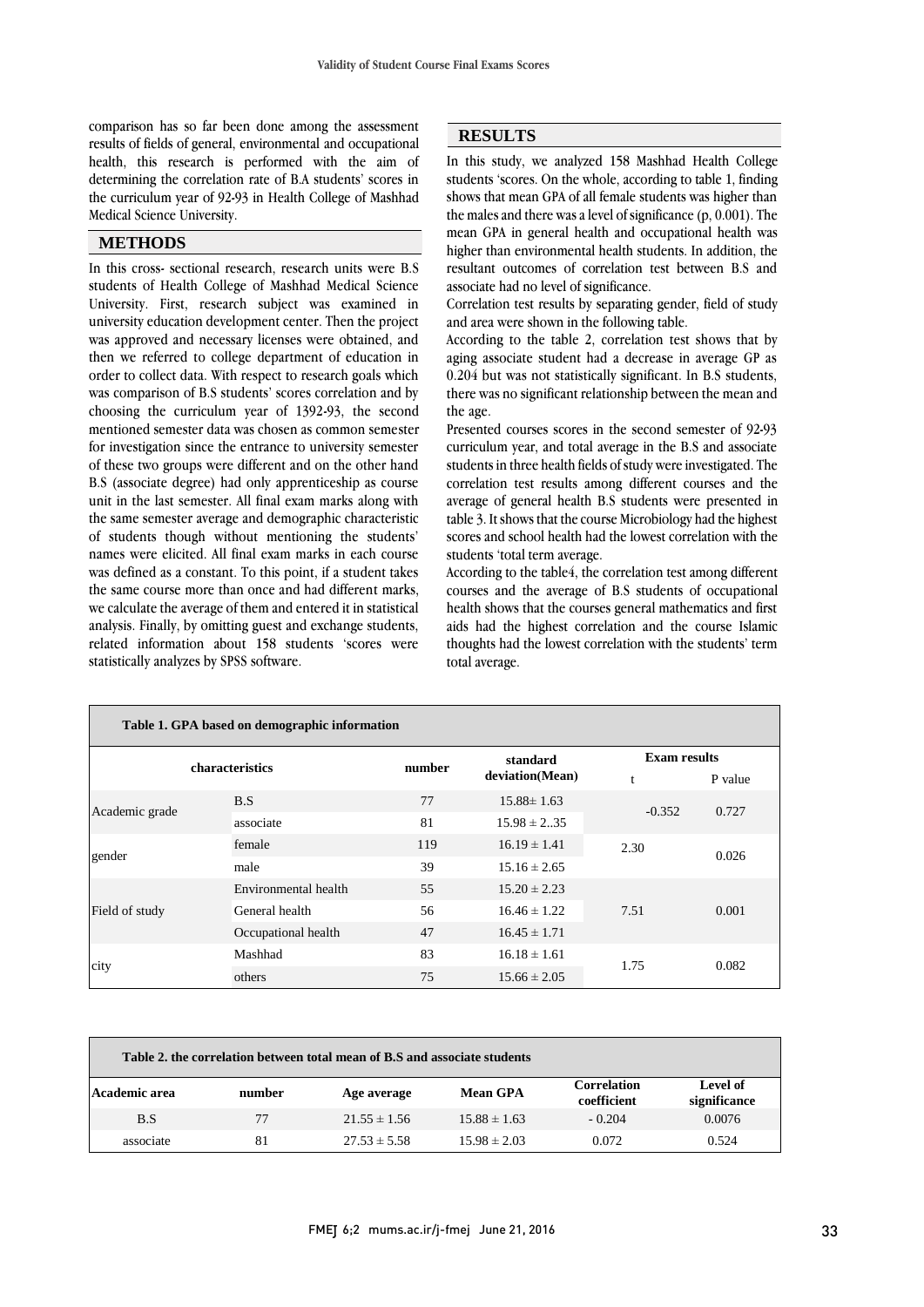| Table 3. The correlation between the course scores and total GPA of B.S general health students |                 |                                |                              |  |
|-------------------------------------------------------------------------------------------------|-----------------|--------------------------------|------------------------------|--|
| courses                                                                                         | Scores' average | <b>Correlation coefficient</b> | <b>Level of significance</b> |  |
| Interpretation of Quran                                                                         | 16.23           | 0.569                          | 0.002                        |  |
| Vital statistics                                                                                | 14.68           | 0.681                          | ${}_{0.001}$                 |  |
| Principles of epidemiology                                                                      | 16.94           | 0.539                          | 0.003                        |  |
| microbiology                                                                                    | 13.45           | 0.762                          | ${}_{\leq 0.001}$            |  |
| Regulations of nutrition                                                                        | 15.18           | 0.714                          | ${}_{0.001}$                 |  |
| Health economy                                                                                  | 17.3            | 0.699                          | ${}_{0.001}$                 |  |
| School health                                                                                   | 18.31           | 0.217                          | 0.258                        |  |
| Semester mean GPA                                                                               |                 | 16.29                          |                              |  |

#### **Table 3. The correlation between the course scores and total GPA of B.S general health students**

|  | Table 4. The correlation between the course scores and total average of B.S Occupational health students (n=21)92 |  |  |  |  |
|--|-------------------------------------------------------------------------------------------------------------------|--|--|--|--|
|  |                                                                                                                   |  |  |  |  |

| courses                     | Scores' average | <b>Correlation coefficient</b> | <b>Level of significance</b> |
|-----------------------------|-----------------|--------------------------------|------------------------------|
| Interpretation of Quran     | 17.43           | 0.585                          | 0.011                        |
| Islamic Thought             | 14.47           | 0.346                          | 0.135                        |
| Solid mechanics             | 12.90           | 0.766                          | ${}_{0.001}$                 |
| Specific physics            | 16.85           | 0.636                          | 0.002                        |
| <b>Analytical Chemistry</b> | 16.85           | 0.648                          | 0.002                        |
| General mathematics         | 18.34           | 0.861                          | ${}_{0.001}$                 |
| First aids                  | 18.01           | 0.794                          | ${}_{0.001}$                 |
| Knowing industries          | 14.93           | 0.761                          | ${}_{0.001}$                 |
| Total average               |                 | 16.37                          |                              |

| Table 5. Correlation between course scores and total average of B.S environmental health students (n=27)90 |                |                                               |              |
|------------------------------------------------------------------------------------------------------------|----------------|-----------------------------------------------|--------------|
| courses                                                                                                    | Scores average | Correlation coefficient Level of significance |              |
| Iran Islamic Revolution                                                                                    | 17.15          | 0.159                                         | 0.448        |
| Soil Mechanics                                                                                             | 14.78          | 0.753                                         | < 0.001      |
| Urban and industrial solid waste                                                                           | 13.50          | 0.719                                         | ${}_{0.001}$ |
| exploitation and maintenance of water and wastewater                                                       | 13.38          | 0.694                                         | ${}_{0.001}$ |
| Environmental health management in emergencies                                                             | 14.96          | 0.682                                         | ${}_{0.001}$ |
| Introduction to Model- making in Environmental<br>Health systems                                           | 15.04          | 0.775                                         | ${}_{0.001}$ |
| Environmental laws and regulations and<br>environmental health                                             | 14.57          | 0.714                                         | ${}_{0.001}$ |
| Industrial wastes                                                                                          | 15.27          | 0.773                                         | ${}_{0.001}$ |
| Total average                                                                                              |                | 15.06                                         |              |

According to table 5, the correlation test examination among different courses B.S environmental health students' average shows that the courses model- making in environmental health systems and industrial waste water had the highest correlation and the course Iran Islamic revolution had the lowest correlation with the students' whole term average. According to table 6, correlation test in associate general health group displays that the course environmental health

had the highest and the course human ecology had the lowest correlation with the total average.

The correlation in associate B.S occupational health as presented in table 7, shows that the course Principles of Sampling had the highest and the course Work-related diseases (2) and general mathematics 2 had the lowest correlation with the average.

According to table 8, after analyzing the courses in B.S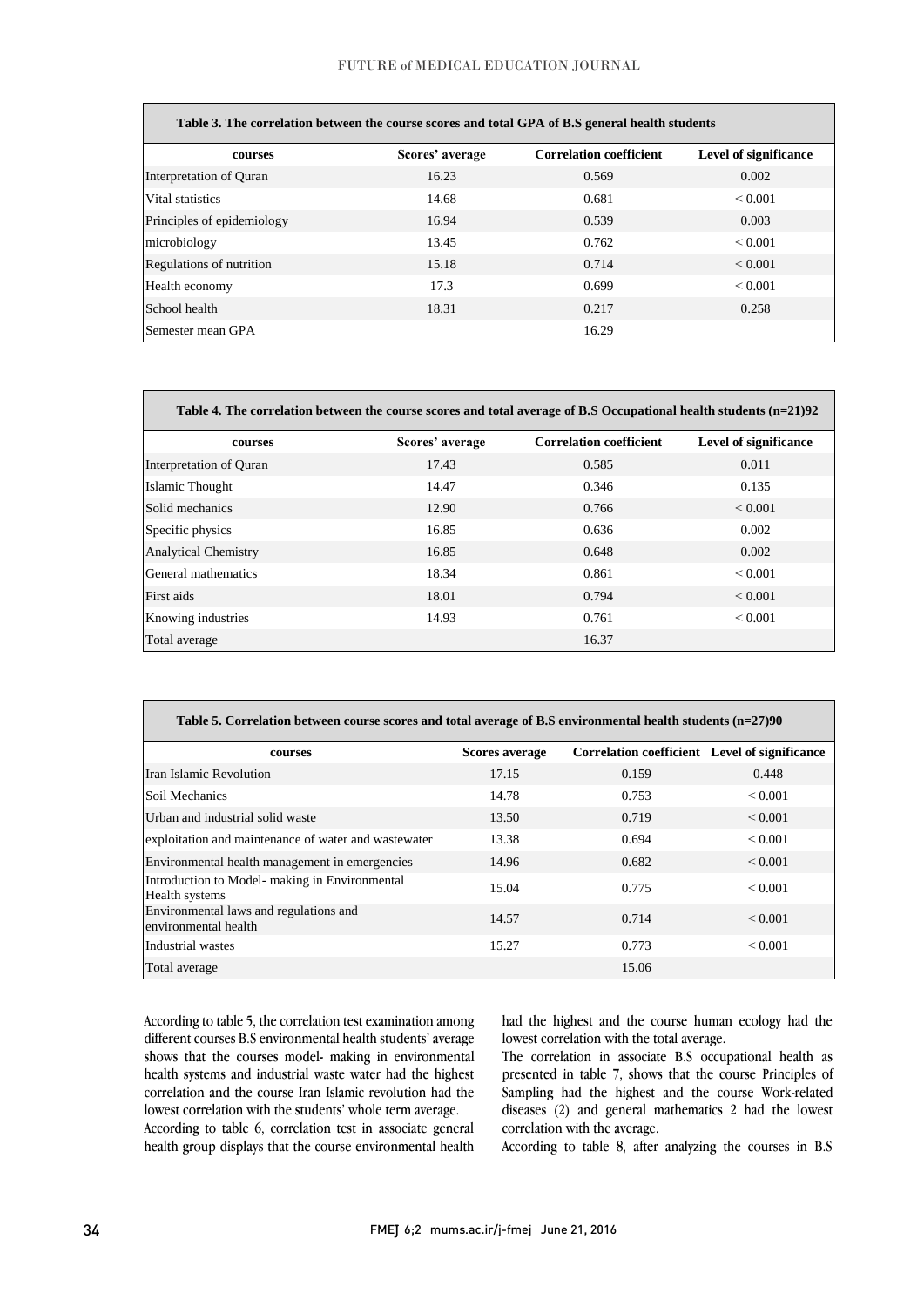associate students of environmental health, correlation test results show that the courses Food inspection and control and Environmental *chemistry* had the highest and the course mathematics had the lowest correlation with the total average.

## **DISCUSSION**

Assessment is one of the most important ways of investigating the efficiency of a system. In order to have a dynamic and effective higher education system, an efficient and compiled assessment program is needed. In addition to evaluating the students and their knowledge, having a standard assessment program can be an appropriate feedback of the knowledge, transferring the knowledge skill, and teachers command. We examined different factors such as gender, field of study, being native as well as courses correlation with students' total average. Our findings show that among the three different health areas, mean GPA of environmental health students was lower than the other two fields of Health. It could be due to numerous calculations and the engineering nature of this field courses. The high school major of environmental health students was science. Therefore, these students did not learn mathematical and physics based courses specifically and they may face problems calculating mathematical and physics based

courses. In addition, based on the results, and mean GPA of Mashhad student was 0.5 higher than non-native students and average deviation of Mashhad non-native students was more than native ones. This difference may be as a result of different problems and difficulties that students who reside in dormitories may face with. Furthermore, being away from friends and family affects learning level and concentration. In order to obviate these problems, authorities can revise and reconsider universities acceptance rate in different cities and take native students in their own birthplace as the most important factor of students' acceptance. The results of correlation test in our study shows different correlations between different courses and the average. In most tests, general courses had the lowest and the specific courses had the highest correlation with the average. A similar research result titled" the validity of academic achievement exams through Pharmacy students' scores correlation in Kerman Medical Sciences University" confirms this case. In that study, there is low correlation in physical education course and the other courses (12). A revision of courses with low correlation in the relevant specific group and decision-making regarding different ways of holding the exams in other groups expect the specific group could be useful and practical. Correlation test results demonstrate that the average decreases to 0.204 by aging. However, this decrease was not statistically significant.

| Table 6. Correlation between course scores and total average of B.S general health students |                       |                                |                              |
|---------------------------------------------------------------------------------------------|-----------------------|--------------------------------|------------------------------|
| courses                                                                                     | <b>Scores average</b> | <b>Correlation coefficient</b> | <b>Level of significance</b> |
| Learning computer skills                                                                    | 15.59                 | 0.544                          | 0.003                        |
| Biochemistry                                                                                | 15.39                 | 0.50                           | 0.008                        |
| Human Ecology                                                                               | 18.07                 | 0.403                          | 0.037                        |
| <b>rehabilitation</b>                                                                       | 16.91                 | 0.622                          | 0.001                        |
| Environmental Health 1 water                                                                | 17.17                 | 0.787                          | ${}_{0.001}$                 |
| Vital statistics                                                                            | 15.79                 | 0.759                          | < 0.001                      |
| Health education and communication                                                          | 15.37                 | 0.549                          | 0.003                        |
| Food health                                                                                 | 16.69                 | 0.709                          | < 0.001                      |
| Total average                                                                               |                       | 16.65                          |                              |

| Table 7. Correlation between course scores and the total average of B.S occupational health |                |                                |                       |  |  |
|---------------------------------------------------------------------------------------------|----------------|--------------------------------|-----------------------|--|--|
| courses                                                                                     | Scores average | <b>Correlation coefficient</b> | Level of significance |  |  |
| Islamic Thought 2 (Prophet hood and Imamat)                                                 | 15.68          | 0.727                          | ${}_{0.001}$          |  |  |
| General mathematics 2                                                                       | 17.87          | 0.689                          | ${}_{0.001}$          |  |  |
| Vital statistics (2)                                                                        | 14.83          | 0.732                          | ${}_{0.001}$          |  |  |
| Specific physics                                                                            | 17.42          | 0.816                          | ${}_{0.001}$          |  |  |
| Principles of Sampling the Air                                                              | 14.48          | 0.861                          | ${}_{\leq 0.001}$     |  |  |
| Work-related disease 2                                                                      | 17.38          | 0.618                          | ${}_{0.001}$          |  |  |
| Specific English                                                                            | 15.70          | 0.703                          | ${}_{0.001}$          |  |  |
| Safety in the workplace 2                                                                   | 14.64          | 0.853                          | ${}_{0.001}$          |  |  |
| Total average                                                                               |                | 15.98                          |                       |  |  |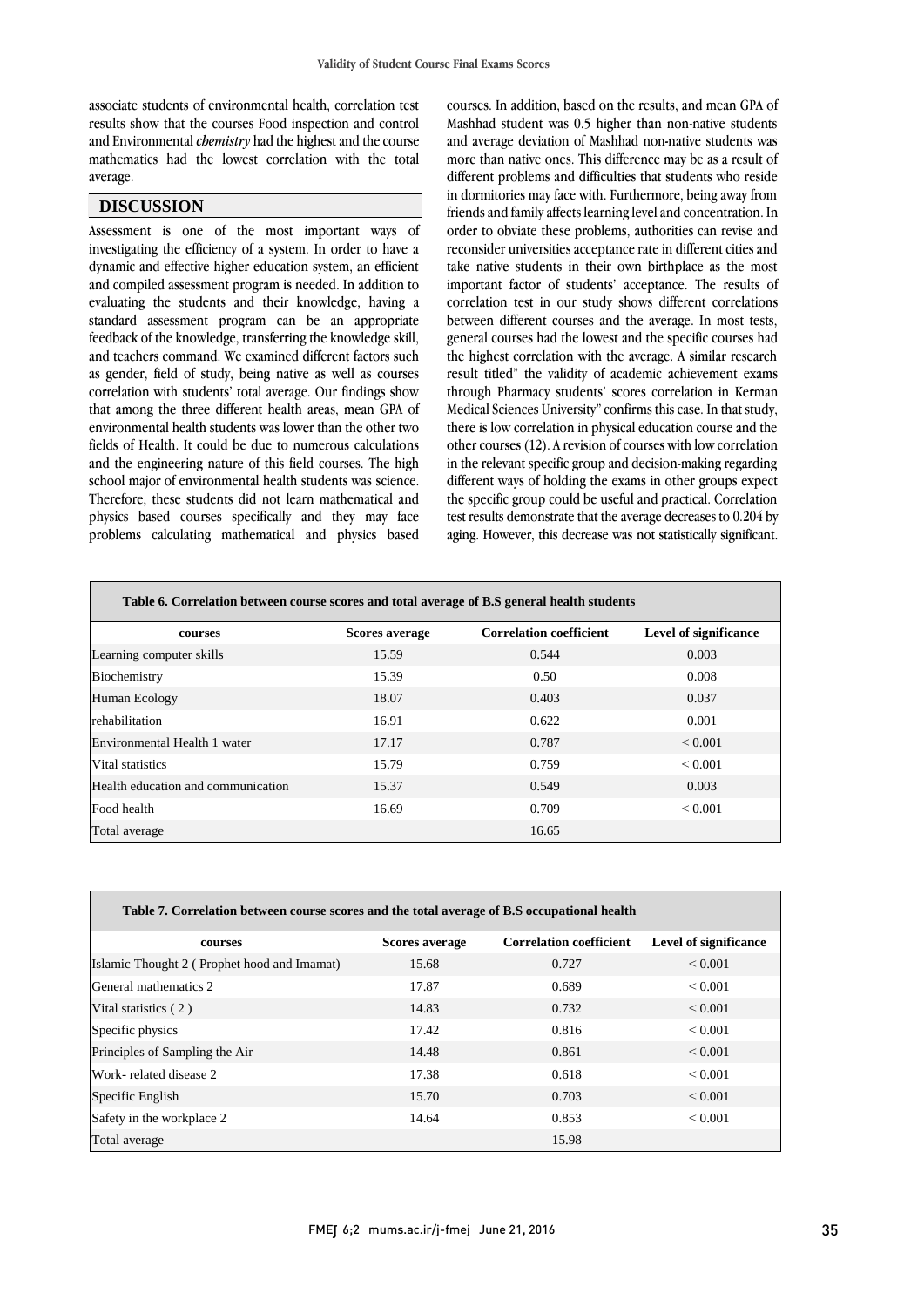| Table 8. Correlation between course scores and the total average of B.S Environmental health students (n=28) 92 |                       |                                |                       |  |
|-----------------------------------------------------------------------------------------------------------------|-----------------------|--------------------------------|-----------------------|--|
| courses                                                                                                         | <b>Scores average</b> | <b>Correlation coefficient</b> | Level of significance |  |
| <b>Mathematics</b>                                                                                              | 12.40                 | 0.373                          | ${}_{0.001}$          |  |
| Computer applications                                                                                           | 15.46                 | 0.539                          | ${}_{0.001}$          |  |
| Application of Statistical Methods in<br>Environmental Health                                                   | 15.32                 | 0.569                          | ${}_{0.001}$          |  |
| Environmental chemistry                                                                                         | 15.75                 | 0.689                          | ${}_{0.001}$          |  |
| Environmental microbiology                                                                                      | 16.00                 | 0.439                          | ${}_{0.001}$          |  |
| radiation health and protection                                                                                 | 15.58                 | 0.633                          | ${}_{0.001}$          |  |
| Control and inspection of food                                                                                  | 17.80                 | 0.696                          | ${}_{0.001}$          |  |
| Principles of hydrology and hydrogeology                                                                        | 16.66                 | 0.557                          | ${}_{0.001}$          |  |
| Total average                                                                                                   |                       | 15.34                          |                       |  |

Aging and matrimony affect the life problems. This decrease in average may be as a result of increase in life problems and job status. Since most of the B.S (associate) are married, they dedicate less time to studying than single students. Nevertheless, in another study it is proved that older students contribute more to training courses. It is suggested to consider and study theoretical and practical courses in different age groups and different year of university entrance in order to better analyze the effect of age on students' scores (12).

Overall, it can be said that high standard deviation in each course is indicative of more students' scores variation or dispersion in that course. This variation in a classroom can reflect less course correlation with total average. In addition, dispersed score and high standard deviation in a group indicates the course assessment was not standard. The comparison of the mean GPA of female and male students showed that female students had higher mean GPA. This significant difference could be due to boys' financial independence in the family. Especially, when they get married they spend more time working. Besides, interest in studying is less in men than in women and they dedicate less time studying. According to above-mentioned reasons women spend less time in society. Another research, which was done on the female and male students' scores though a written test, confirmed this result. In that study, female students had better performance than male students in written exams. There was no difference in students' valuation scores of teachers. However, female students got better marks in the apprenticeship final exam (16). To confirm the results of this study we can refer to another research working on the effective factors involved in the success of Medical science Universities students. The study also indicates that among demographic factors gender has an effect on students' educational achievement and female students were not more successful than male ones (14).

We can make use of this method for rating the assessment in different majors, grades and courses with respect to simplicity and validity of correlation test. Likewise, by replacing teachers' assessment by students we can omit biased and unreliable evaluations. In this study we examine the students' scores in one semester. It is suggested to perform this research on different course units and apprenticeship of on students of health fields and based on results we can have a better and more careful programming about different parts.

#### **Financial Resources**

The present study, number: 930593, is approved by Research Deputy of Mashhad University of Medical Sciences

#### **Conflict of interest**

The authors declare no conflict of interest.

#### **REFERENCES**

1. Sedghi Bokani N, Soofi S. The role of<br>higher education in the national education in the national development in accordance with spatial planning, localization of development of higher education regional Seminar. Azad Islamic University, Sanandaj; 2010. [In Persian].<br>2. Sh

Sharifzadeh F. The necessity of identifying educational system and its role<br>regarding country's social-scientific country's social-scientific development: A research on university undergraduate public administration program. Sociological and cultural studies 2011; 2(1): 79-112. [In Persian].

3. Bijari B, Javadinia SA. The study of medical students' satisfaction with active participation in the presentation of the topic of poisoning. Future of medical education journal 2014; 4(1): 3-7.

4. 4.Adhami A, Javadi Y, Haghdost AA. Relationship between facilities and manpower of basic sciences departments and academic achievement of medical students in Kerman. The journal of Qazvin University of Medical Sciences 2002; 6(2): 56-63.

5. Danesh Kazemi AR, Davari AR, Momeni Sarvestani M. Correlation between the scores of dental students in theory and practical restoration courses from 1991 till 2012. Journal of medical education and development 2013; 8(2): 57-64. [In Persian]. 6. Hejazi E. Ethnical necessities and features of students' assessment". Abstracts of the First national Seminar of Methods of Teaching and Learning at University and Theological Schools; 2015. [In Persian].<br>7 Mahmo

7. Mahmoodi MR, Baneshi MR, Mohammad Alizadeh S. Influence of assessment method selection in studying and learning approaches: Is it necessary to